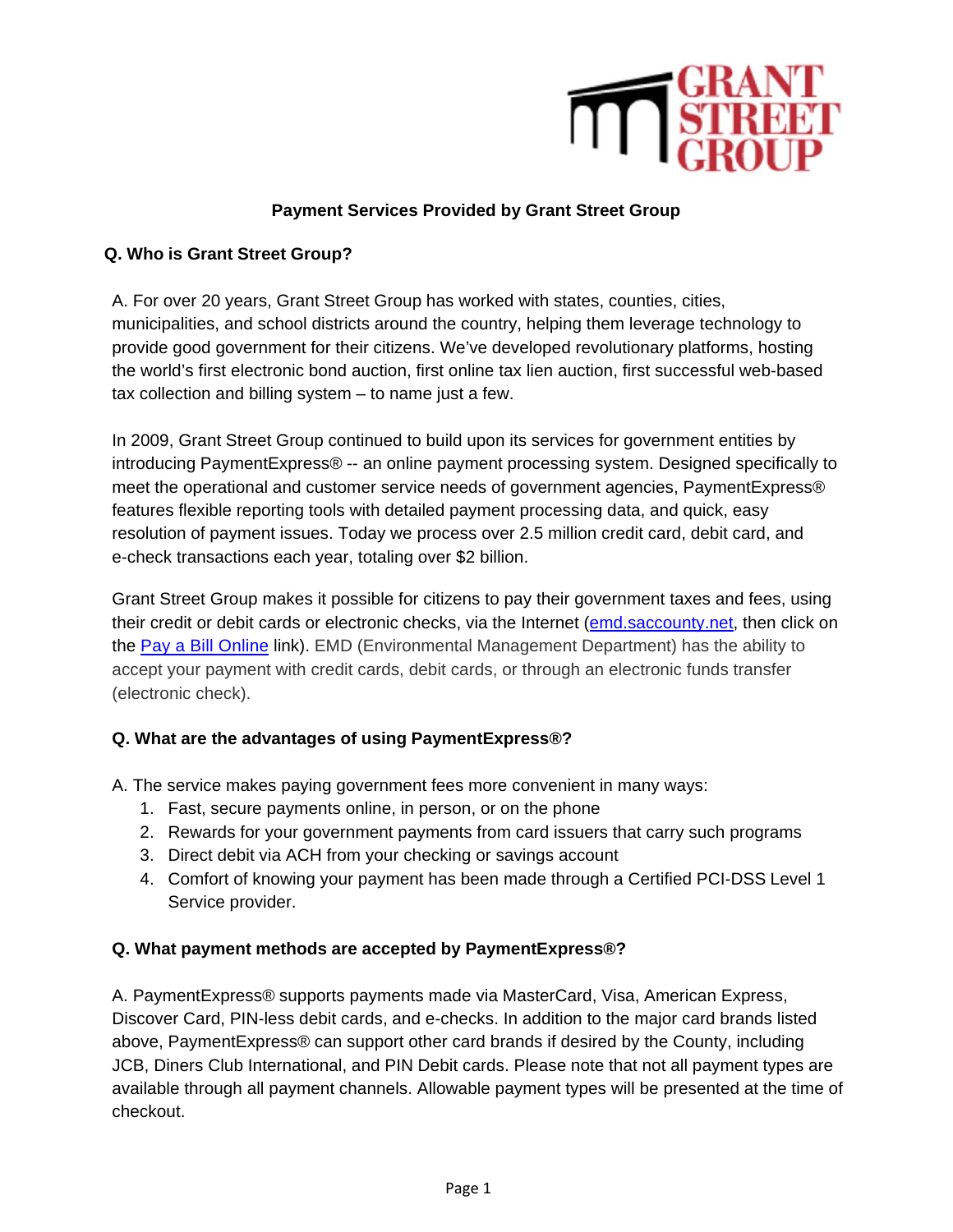#### **Q. How do I know my AR #?**

A. EMD's customer account number starts with AR followed by 7 digit numbers (i.e. AR#######). It's listed at Account ID on your invoice. If you receive a message stating that no bills were found matching that AR #, please check the information entered and try again. If you need further assistance, please contact Sacramento County Environmental Management at 916-875-8481.

# **Q. Why is there a service fee and why am I paying for this?**

A. PaymentExpress charges a service fee for processing the payment transaction. The fee is not charged by or paid to the government agency. The service fee is assessed to cover operating costs and the costs associated with servicing thousands of card transactions.

AMEX Payments will show as two charges, one for the primary amount and one for the convenience fee. All other card brands will show as one charge

Credit Card/Bank statements will show the following:

- *PMT\*SACRAMENTO COUNTY EMD*
- AMEX payments will also show "PMT\*SACRAMENTO COUNTY FEE" for the convenience fees.

# **Q. What is the service fee for EMD transactions?**

A. The service fee rate for credit card payment is 2.29% of the payment amount with a minimum service charge of \$1.95; PIN Debit service fee is \$2.95 per transaction at EMD's office via PIN pad; for e-checks the service fee is \$.95 per transaction. Please note that there will be a service fee of \$53.00 charged for returned e-checks.

# **Q. Will I receive a confirmation of my payment?**

A. Yes. You will be provided a confirmation number at the end of the payment transaction. This confirmation number and your card or bank statement will provide confirmation of your card payment to the government agency. If you pay over the Internet at emd.saccounty.net, you will be issued an onscreen digital receipt, which can be printed as a transaction record. Additionally, you will receive an email verification of your online payment.

# **Q. How long before my EMD account is credited with my on-line payment?**

A. Your account is usually credited within 2 (two) business days of your PaymentExpress online payment, not counting Sacramento County holidays.

# **Q. How can I be sure that my payment was processed correctly?**

A. PaymentExpress® offers county staff members the ability to search for payments using a variety of criteria. Payers may also contact PaymentExpress® Support by calling (877) 818-4323 or by emailing payments@grantstreet.com.